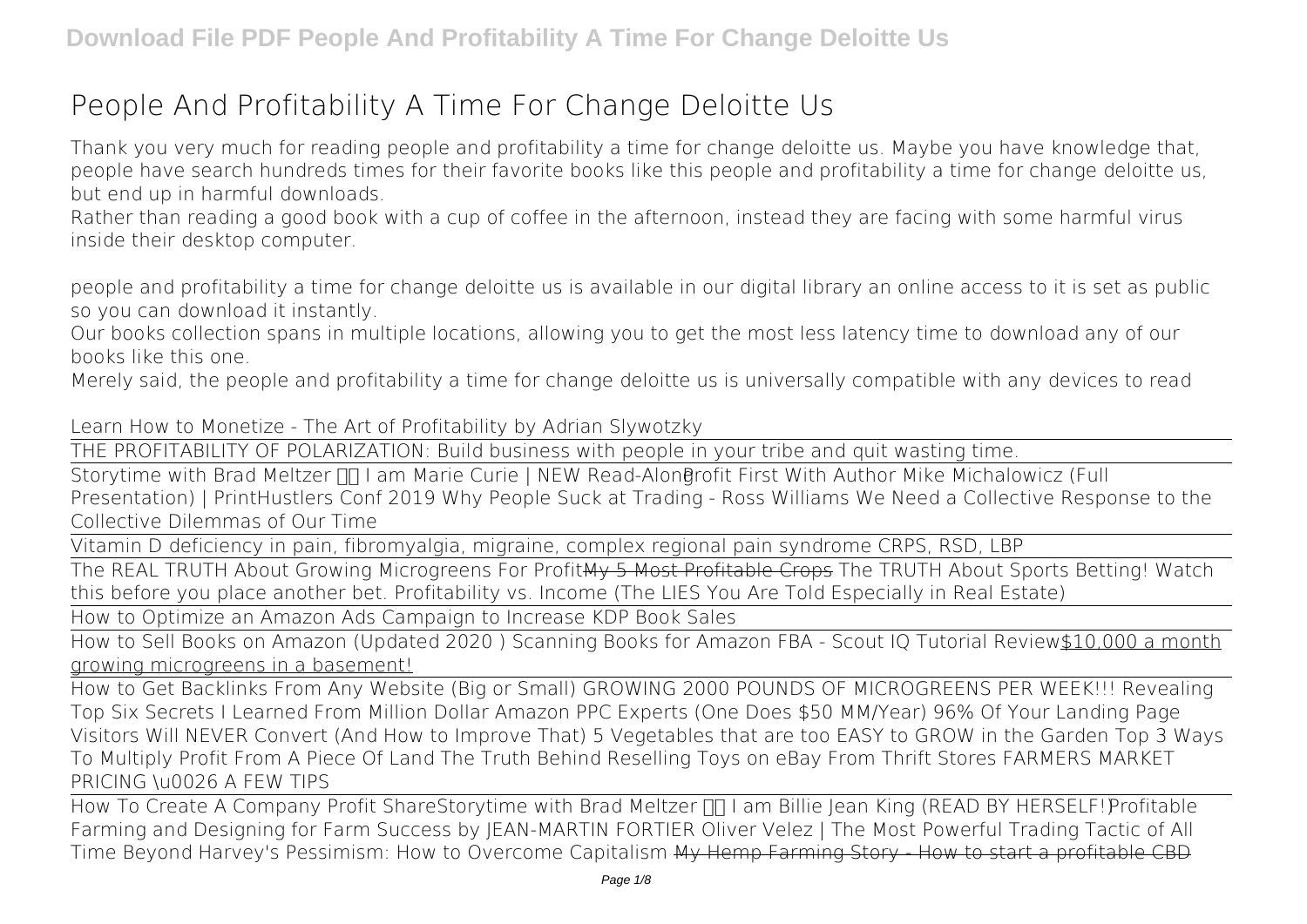hemp farm in 2020 Becoming A Profitable Trader by Working on Yourself! - Chris Tate | Trader Interview *Other People's Money | John Kay | Talks at Google* People And Profitability A Time People and Profitability A time for change 7 It is significant to note that a high-skilled, flexible workforce is valued more highly among the most profitable companies in the survey, compared to least profitable companies (61% vs. 43%). In fact, the only significant difference between the top

People And Profitability A Time For Change Deloitte Us ...

People and Profitability A time for change 7 It is significant to note that a high-skilled, flexible workforce is valued more highly among the most profitable companies in the survey, compared to least profitable companies (61% vs. 43%). In fact, the only significant difference between the top three future business requirements identified by the

People and profitability A time for change

People and Profitability A time for change 7 It is significant to note that a high-skilled, flexible workforce is valued more highly among the most profitable companies in the survey, compared to least profitable …

Read Online People And Profitability A Time For Change ...

People and Profitability A time for change 3 A shortage of specific skills persists Manufacturing companies were asked to describe the current availability of qualified workers in specified workforce segments, and to describe anticipated changes to …

People And Profitability A Time For Change Deloitte Us

People and Profitability A time for change 7 It is significant to note that a high-skilled, flexible workforce is valued more highly among the most profitable companies in the survey, compared to least profitable companies (61% vs. 43%). In fact, the only significant difference between the top three future business requirements identified by the

People And Profitability A Time For Change Deloitte Us

People And Profitability A Time PEOPLE + PROFITABILITY time comes when the owner wants to retire, there are usually plenty of prospective buyers—including, often, the management team or the employees themselves such a company—starting now -BF PEOPLE + PROFITABILITY… People and Profitability A time for change

People And Profitability A Time For Change Deloitte Us

People And Profitability A Time People and Profitability A time for change 7 It is significant to note that a high-skilled, flexible workforce is valued more highly among the most profitable companies in the survey, compared to least profitable companies (61% vs. 43%). In fact, the only significant difference between the top three future business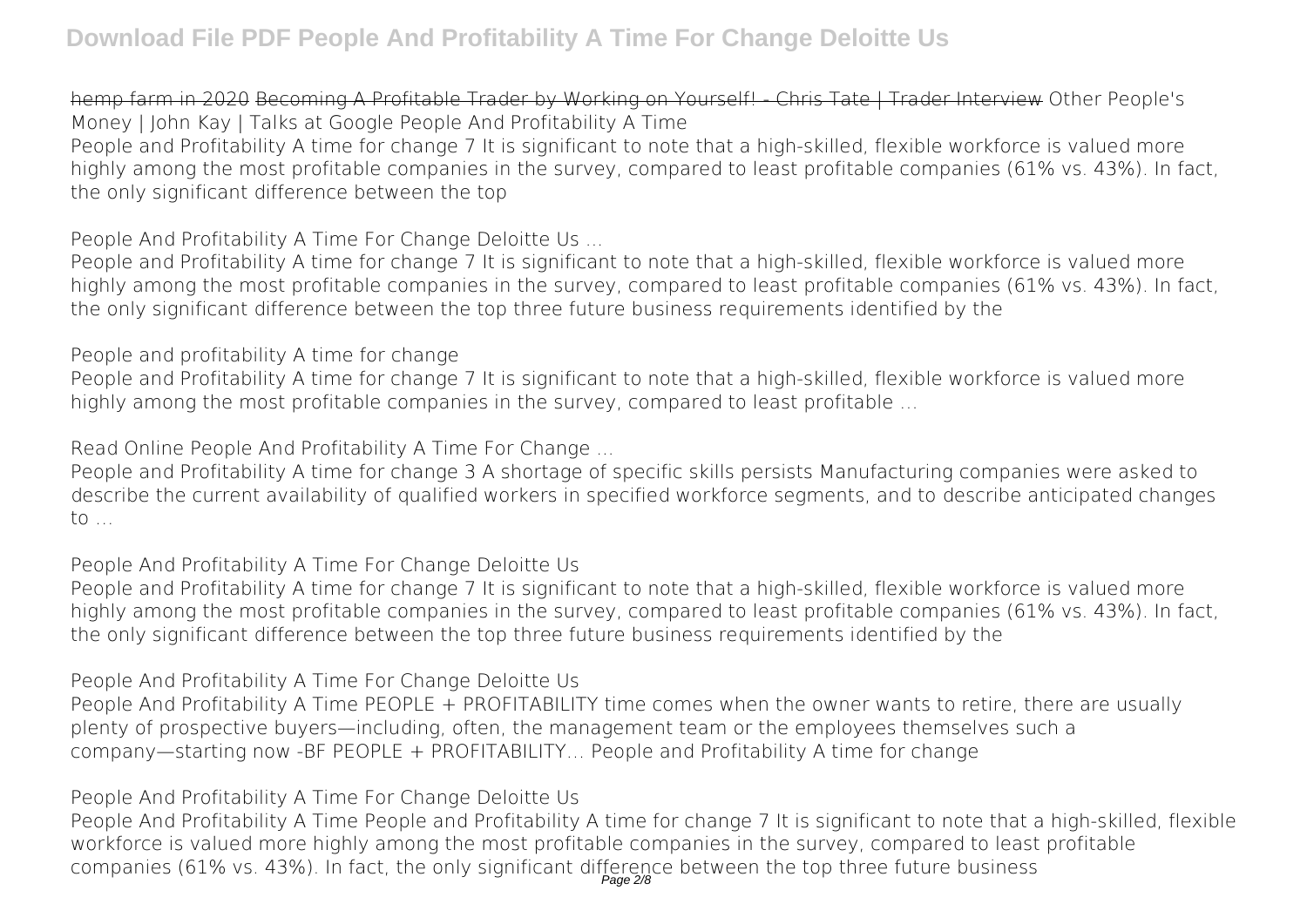People And Profitability A Time For Change Deloitte Us

People and profitability A time for change People and Profitability A time for change 3 A shortage of specific skills persists Manufacturing companies were asked to describe the current availability of qualified workers in specified workforce segments, and to describe anticipated changes to that availability over the next two to three years

People And Profitability A Time For Change Deloitte Us

No business can survive for a significant amount of time without making a profit, though measuring a company's profitability, both current and future, is critical in evaluating the company....

More Important for a Business, Profitability or Growth?

people and profitability a time for change deloitte us that we will completely offer. It is not with reference to the costs. It's approximately what you infatuation currently. This people and profitability a time for change deloitte us, as one of the most enthusiastic sellers here will entirely be in the middle of the best options to review.

People And Profitability A Time For Change Deloitte Us

Time dimension: While the triple bottom line incorporates the social, economical and environmental (People, Planet, Profit) dimensions of sustainable development, it does not explicitly address the fourth dimension: time. The time dimension focuses on preserving current value in all three other dimensions for later.

Triple bottom line - Wikipedia

People And Profitability A Time For Change Deloitte Us is available in our book collection an online access to it is set as public so you can download it instantly. Our books collection saves in multiple countries, allowing you to get the most less latency time to download any of our books like this one.

People And Profitability A Time For Change Deloitte Us

PEOPLE + PROFITABILITY time comes when the owner wants to retire, there are usually plenty of prospective buyers—including, often, the management team or the employees themselves such a company—starting now -BF PEOPLE + PROFITABILITY: The Open-Book Solution The … From People to Profits From People to Profits 1 1 Introduction 11 Background ...

[MOBI] People And Profitability A Time For Change Deloitte Us

It measures the amount of net profit a company obtains per dollar of revenue gained. over time shows that profitability is improving. This may either be attributed to efficient control of operating costs or other factors that influence revenue build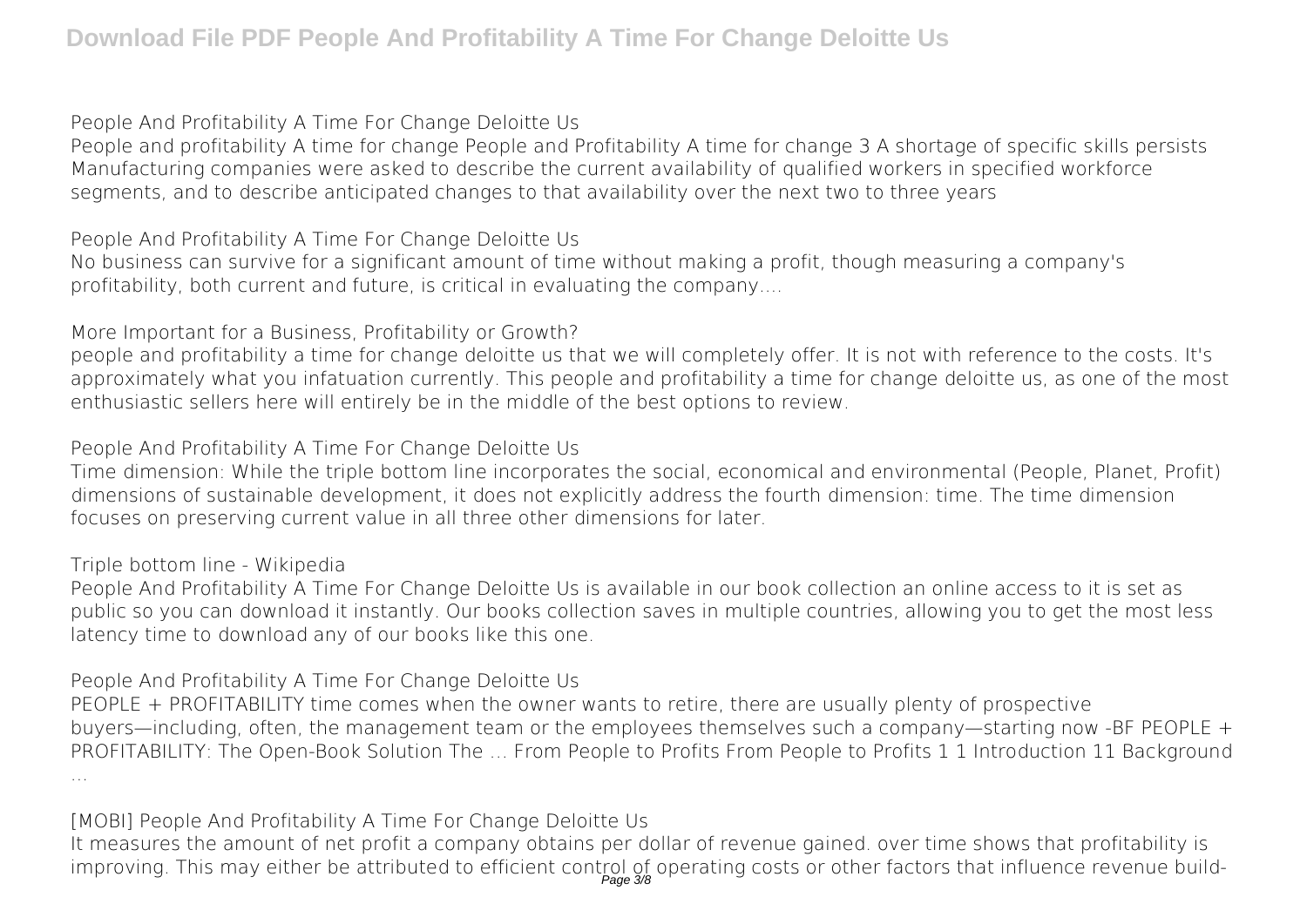ups such as pricing, marketing, and increases in customer demand.

Operating Margin - An Important Measure of Profitability ... People And Profitability A Time For Change Deloitte Us Author: learncabg.ctsnet.org-Philipp Nadel-2020-10-14-23-38-34 Subject: People And Profitability A Time For Change Deloitte Us Keywords: people,and,profitability,a,time,for,change,deloitte,us Created Date: 10/14/2020 11:38:34 PM

People And Profitability A Time For Change Deloitte Us

8 I use the talents, time, and expertise of other people on my team to help get the work done. ... When you're more productive, you contribute strongly to the overall success and profitability of your organization. And it feels good to be in control of your time, and know that you can produce the results that are expected of you.

Productivity Quiz - Time Management Tools from MindTools.com

I personally believe that we must practice corporate compassion as now is the time when people, purpose and partnerships come before profit. In these testing times, employees and prospective candidates will judge organizations by the way in which they have treated their employees during the pandemic.

Time for people, purpose and partnerships to come before ...

I believe I lost my job as a medical courier carrying Covid-19 samples for trying to protect myself – now is the time to put people above profit. My company, TDL, denies making myself and my ...

I believe I lost my job as a medical courier carrying ...

Profit is a financial benefit that is realized when the amount of revenue gained from a business activity exceeds the expenses, costs, and taxes needed to sustain the activity. Any profit that is ...

In this pathbreaking book, world-renowned Harvard Business School service firm experts James L. Heskett, W. Earl Sasser, Jr. and Leonard A. Schlesinger reveal that leading companies stay on top by managing the service profit chain. Why are a select few service firms better at what they do -- year in and year out -- than their competitors? For most senior managers, the profusion of anecdotal "service excellence" books fails to address this key question. Based on five years of painstaking research, the authors show how managers at American Express, Southwest Airlines, Banc One, Waste Management, USAA, MBNA, Intuit, British Airways, Taco Bell, Fairfield Inns, Ritz-Carlton Hotel, and the Merry Maids subsidiary of ServiceMaster employ a quantifiable set of relationships that directly links profit and growth to not only customer loyalty and satisfaction,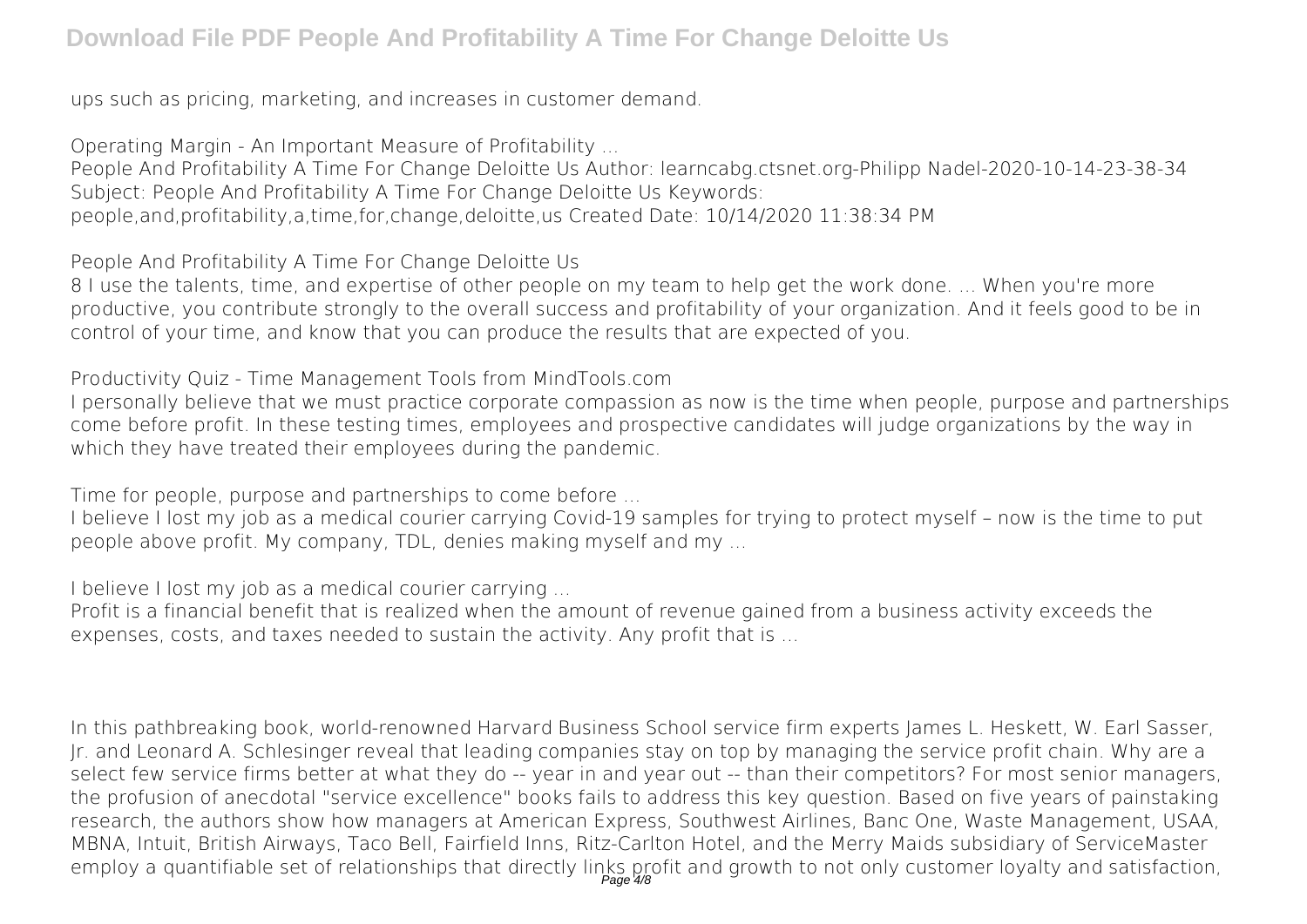but to employee loyalty, satisfaction, and productivity. The strongest relationships the authors discovered are those between (1) profit and customer loyalty; (2) employee loyalty and customer loyalty; and (3) employee satisfaction and customer satisfaction. Moreover, these relationships are mutually reinforcing; that is, satisfied customers contribute to employee satisfaction and vice versa. Here, finally, is the foundation for a powerful strategic service vision, a model on which any manager can build more focused operations and marketing capabilities. For example, the authors demonstrate how, in Banc One's operating divisions, a direct relationship between customer loyalty measured by the "depth" of a relationship, the number of banking services a customer utilizes, and profitability led the bank to encourage existing customers to further extend the bank services they use. Taco Bell has found that their stores in the top quadrant of customer satisfaction ratings outperform their other stores on all measures. At American Express Travel Services, offices that ticket quickly and accurately are more profitable than those which don't. With hundreds of examples like these, the authors show how to manage the customer-employee "satisfaction mirror" and the customer value equation to achieve a "customer's eye view" of goods and services. They describe how companies in any service industry can (1) measure service profit chain relationships across operating units; (2) communicate the resulting self-appraisal; (3) develop a "balanced scorecard" of performance; (4) develop a recognitions and rewards system tied to established measures; (5) communicate results company-wide; (6) develop an internal "best practice" information exchange; and (7) improve overall service profit chain performance. What difference can service profit chain management make? A lot. Between 1986 and 1995, the common stock prices of the companies studied by the authors increased 147%, nearly twice as fast as the price of the stocks of their closest competitors. The proven success and high-yielding results from these high-achieving companies will make The Service Profit Chain required reading for senior, division, and business unit managers in all service companies, as well as for students of service management.

Dynamic factors are constantly measured and identified as contributing to business success. While energy swirls around both traditional and new measures of success, there is one stronghold that is consistently underrated - CLARITY. Clarity is an accelerating business tool, and when missed, often results in a loss of time, money, and effort. The process of clarity is being shared for the first time outside the Deutser client population. It provides an amazing blueprint for creating clarity and has been shown to improve performance, profitability, and ultimately, the viability of the company. When clarity is actively pursued it gives everybody a place to unite, creating employees who are better performing, more engaged and happier and increasingly committed. Clarity is what brings the other pieces together and provides the glue that helps individuals and organizations both survive and thrive.

The search for speed has become the latest initiative in the pursuit of competitive advantage. This book equips the practising manager with the tools and techniques needed to utilise the philosophy of Time Compression. The authors explain how Time Compression can accelerate strategic change. They apply the principles of Time Compression to production and manufacturing systems as well as the human aspects of a business to gain competitive advantage. With<br>Page 5/8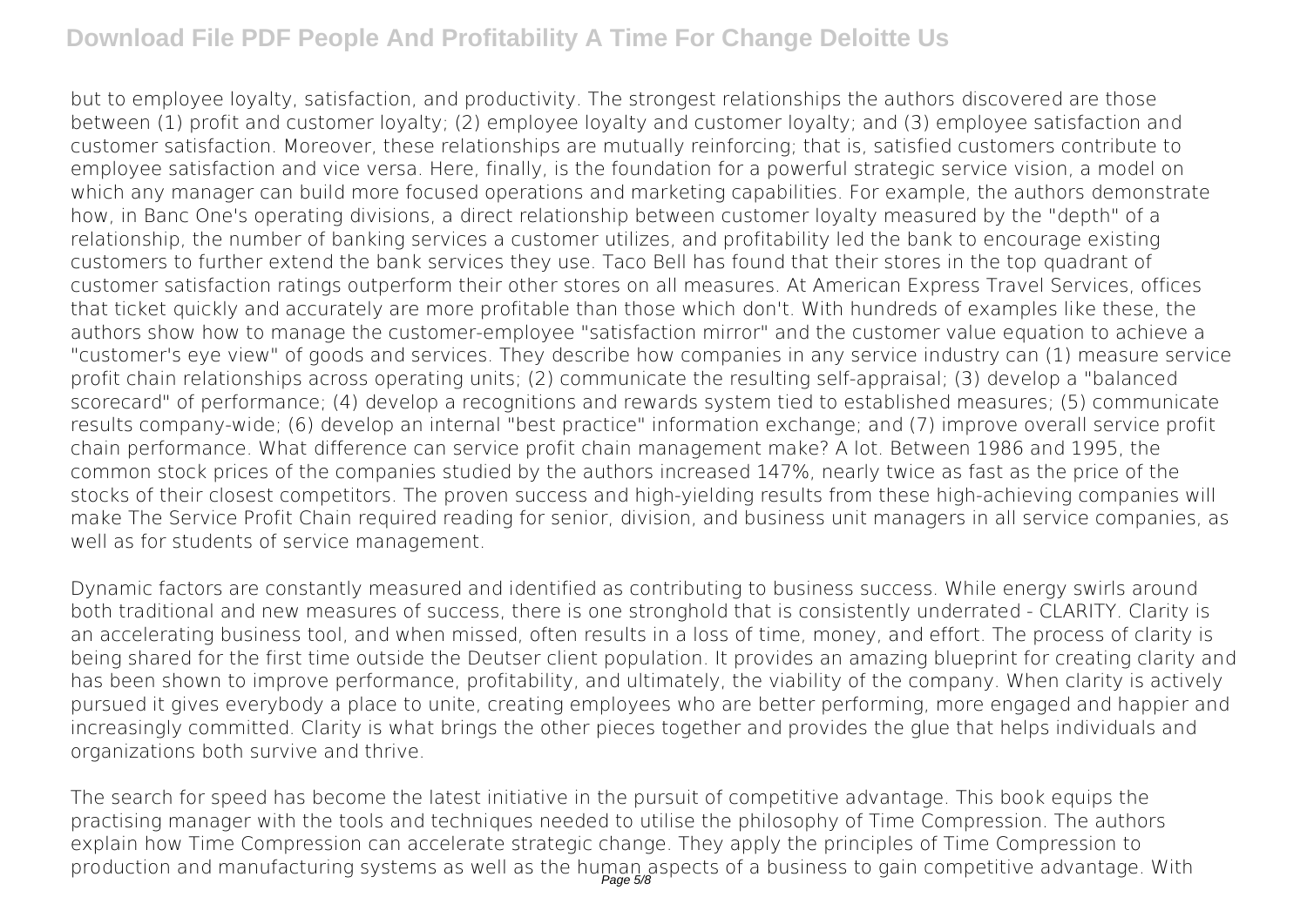detailed examples from companies that have used Time Compression, such as the Rover Group, Coats Viyella, British Airways, Lucas Industries, Short Brothers, British Steel and Massey Ferguson, the authors contend that Time Compression can be used to gain strategic advantages in virtually all businesses.

Drive profitability, productivity, and accountability To create extraordinary lives, we must learn to "unplug" from the constant barrage of disruptions and "plug in" to the tools, strategies, and mindsets that allow us to harness our attention to reach our highest potential—and this book shows you how. Attention Pays spotlights on the power of attention and absolute focus. Personally: WHO we pay attention to. Professionally: WHAT we pay attention to. And Globally: HOW we pay attention in the world—and to the world. In an on-demand, 24/7 society, where distractions cost millions of people productivity, profitability, relationships and peace, it's time to pay attention to what matters most.  $\Pi$  Includes powerful tips and tricks increase profitability  $\Pi$  Shows you how to achieve maximum accountability and results  $\Pi$  Provides strategies to help you productively manage daily tasks  $\Box$  Offers guidance on improving your daily attention and focus If you're ready drive profitably, increase productivity and boost accountability, it's time to tune out the noise, focus on what really matters and learn how Attention Pays.

A Nobel prize winner challenges us to throw off the free market fundamentalists and reclaim our economy. We all have the sense that the American economy—and its government—tilts toward big business, but as Joseph E. Stiglitz explains in his new book, People, Power, and Profits, the situation is dire. A few corporations have come to dominate entire sectors of the economy, contributing to skyrocketing inequality and slow growth. This is how the financial industry has managed to write its own regulations, tech companies have accumulated reams of personal data with little oversight, and our government has negotiated trade deals that fail to represent the best interests of workers. Too many have made their wealth through exploitation of others rather than through wealth creation. If something isn't done, new technologies may make matters worse, increasing inequality and unemployment. Stiglitz identifies the true sources of wealth and of increases in standards of living, based on learning, advances in science and technology, and the rule of law. He shows that the assault on the judiciary, universities, and the media undermines the very institutions that have long been the foundation of America's economic might and its democracy. Helpless though we may feel today, we are far from powerless. In fact, the economic solutions are often quite clear. We need to exploit the benefits of markets while taming their excesses, making sure that markets work for us—the U.S. citizens—and not the other way around. If enough citizens rally behind the agenda for change outlined in this book, it may not be too late to create a progressive capitalism that will recreate a shared prosperity. Stiglitz shows how a middle-class life can once again be attainable by all. An authoritative account of the predictable dangers of free market fundamentalism and the foundations of progressive capitalism, People, Power, and Profits shows us an America in crisis, but also lights a path through this challenging time.

Every year, over 10,000 business books are published-and that's before you add in the hundreds of thousands of articles,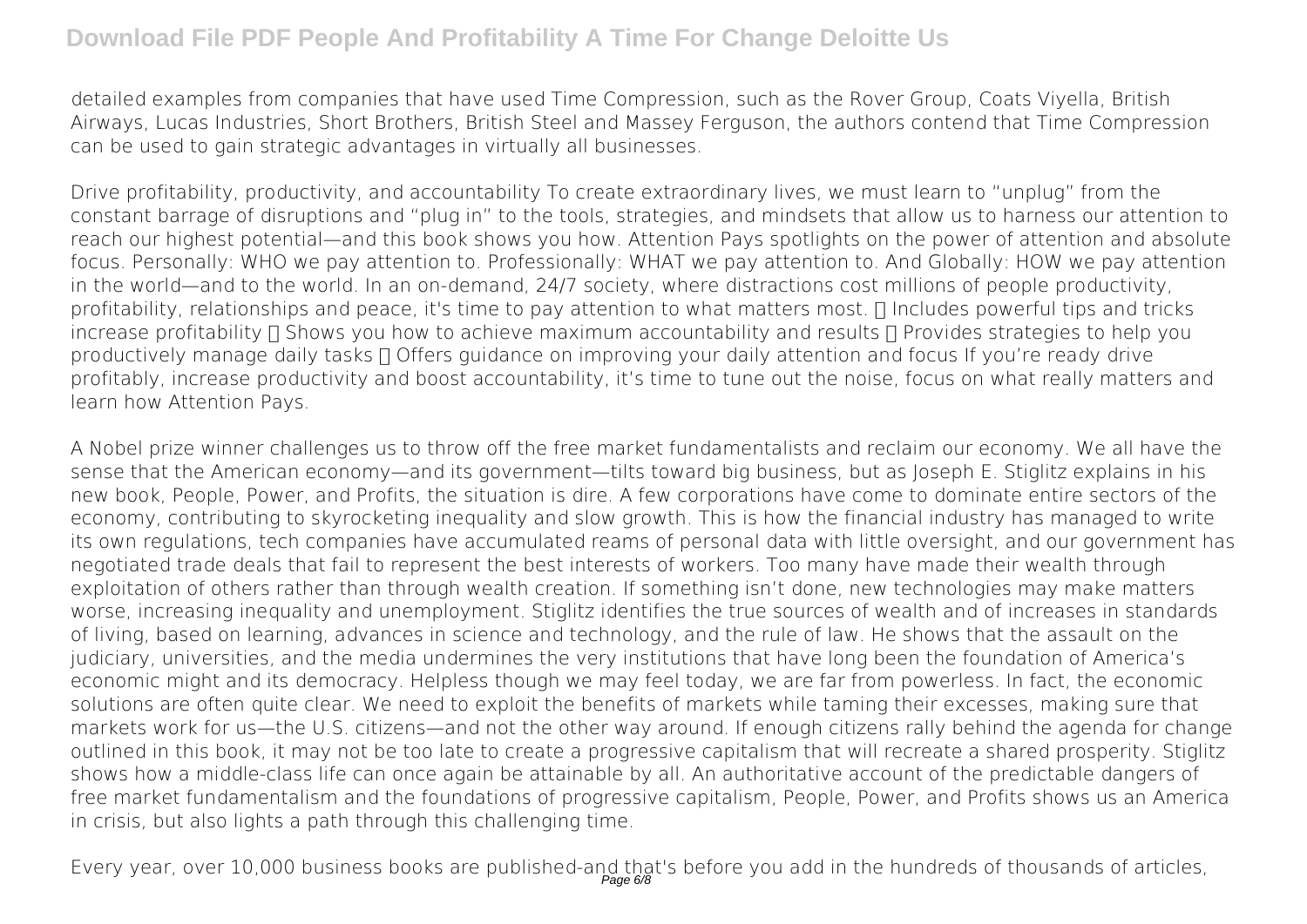blogs, and video lectures that are produced. Leaders can't possibly hope to digest it all, and writers increasingly sensationalize and spin their ideas in order to be noticed. The result? Put quite simply, the field of management thinking is in danger of losing the plot. In this new book, Scott Keller and Mary Meaney-Senior Partners at McKinsey & Company, the world's preeminent management consultancy-cut to the chase by answering the 10 most important and timeless questions that every leader needs to answer in order to maximize the performance and health of their organization. What's more, the authors recognize that great leaders may not have time for long-winded business books. In Leading Organizations, answers are kept to the essentials-hard facts, counter-intuitive insights, and practical steps-all presented in an accessible and highly visual format. If there's one essential business book you should read-ever-it's this one.

Although it was first published more than thirty-five years ago, Up the Organization continues to top the lists of best business books by groups as diverse as the American Management Association, Strategy + Business (Booz Allen Hamilton), and The Wharton Center for Leadership and Change Management. 1-800-CEO-READ ranks Townsend's bestseller first among eighty books that "every manager must read." This commemorative edition offers a new generation the benefit of Robert Townsend's timeless wisdom as well as reflections on his work and life by those who knew and worked with him. This groundbreaking book continues to remind us not to get mired in all those sacred organizational routines that stifle people and strangle both profits and profitability. He shows a way to humanize business and a way to have fun while making it all work better than it ever worked before.

Based on years of embedded fieldwork and painstakingly gathered data, this masterful book transforms our understanding of extreme poverty and economic exploitation while providing fresh ideas for solving a devastating, uniquely American problem.

Divulging counterintuitive revelations about what it "really" takes to attract, develop, and retain top performers, this is the definitive guide to today's most urgent business dilemma.

How does time impact the selection of investment options? What is the sensitivity of our selection to discount rate, inflation, loan rate, and tax rate? What is the risk of selecting a wrong option? Individuals and corporations are permanently facing critical choices in selecting the best options to optimize their own limited resources or sorting out how to maximize the profitability of their investments. Economic and financial environments will participate in the decision through such parameters like financial markets outlook, funding availability, interest rates, inflation, and taxes policies; but a more subjective perception of time will keep a key role in the global appreciation. The discounted cash flow methodology developed in this guide can be applied to any kind of investment by corporations or individuals, and its universal criteria will allow the selection of any investment or spending with and without financing. It outlines the central role of time in the appreciation of value and how it can affect the outcome of such analysis. This guide provides elements on the risks and<br>Page 78